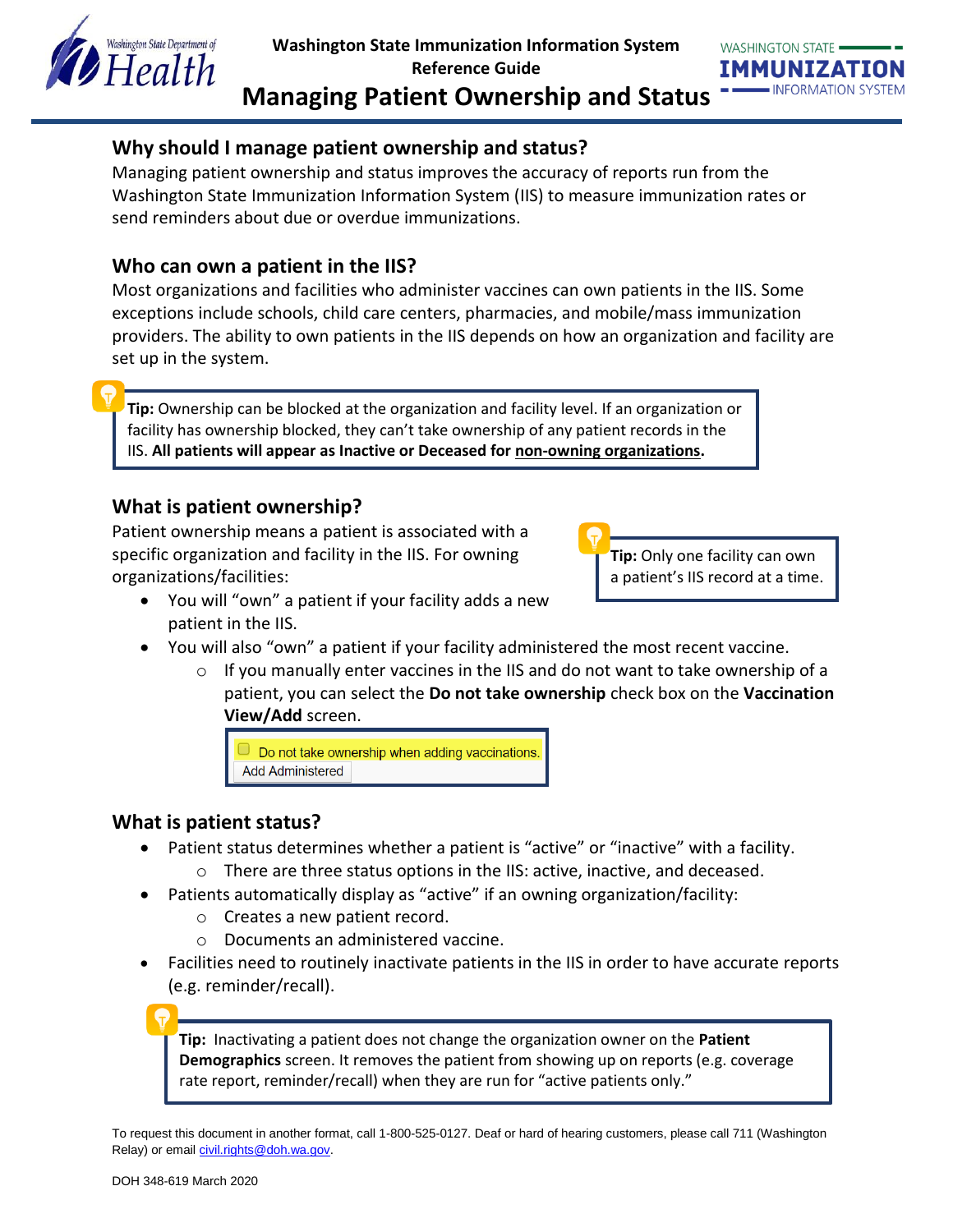



**Managing Patient Ownership and Status**

### **How can I change a patient's status in the demographic screen?**

- 1. Search for the patient in the IIS.
- 2. Select the patient from the **Search Results**.
- 3. Click the **Edit** button on the **Patient Demographics** screen.
- 4. In the **Patient Status** drop down box at the top of the screen, select a status, then click **Save** on the bottom right of the screen.

| <b>Patient Demographics Edit</b> |                 |
|----------------------------------|-----------------|
| <b>Status</b>                    | Active          |
| <b>Patient Status:</b>           | <b>Inactive</b> |
| <b>Patient</b>                   | Deceased        |
| <b>First Name:</b>               | ABBIE           |

5. After saving the change, you can view the updated **Patient Status** on the **Patient Demographics** screen.

**Tip:** Non-owning organizations, such as schools and pharmacies, will only have Inactive and Deceased listed in the **Patient Status** drop down.

### **How can I manage my patient population?**

- 1. In the left navigation menu, select **Manage Population** from under the **Patient** heading.
- 2. The report parameters will display at the top of the page. The options include: selecting patients owned by my organization/facility or patients that I have vaccinated. You can also limit the report by patient status, birth date range, or vaccination date range.
- 3. Click **Search** to display the patient list.

| <b>Manage Patient Population</b> |                                                                                                           |
|----------------------------------|-----------------------------------------------------------------------------------------------------------|
| <b>Limit Report By</b>           | Search for patients owned by my Organization/Facility<br>• Search for all patients that I have vaccinated |
| <b>Patient Status</b>            | All<br>÷                                                                                                  |
| <b>Patient Birth Date Range</b>  | Through<br>From                                                                                           |
| <b>Vaccination Date Range</b>    | Through<br>From                                                                                           |
|                                  |                                                                                                           |
|                                  |                                                                                                           |
|                                  | Clear<br>Search                                                                                           |
|                                  |                                                                                                           |

4. Under **Patient Population Results,** you can change ownership and status based upon your user account type and your organization type.

#### *Patient Status*

If your organization is set up to own patients, you can change the patient status to active, inactive, or deceased by selecting a status from the **Status** drop down**.**

| Patient $\triangle$<br>ID | Patient Name ▲       | Patient<br>DOB | Last<br>Vaccination $\triangleq$<br>Date | <b>Owning Organization</b>              | <b>Owning Facility</b> | <b>Organization Level Status</b> |
|---------------------------|----------------------|----------------|------------------------------------------|-----------------------------------------|------------------------|----------------------------------|
| 6315090                   | <b>ADULT PATIENT</b> | 10/10/1990     | 03/15/2019                               | <b>IMPROVING COVERAGE</b><br><b>ORG</b> | NICOLE'S VFC CLINI V   | <b>Active</b>                    |

To request this document in another format, call 1-800-525-0127. Deaf or hard of hearing customers, please call 711 (Washington Relay) or email [civil.rights@doh.wa.gov.](mailto:civil.rights@doh.wa.gov)